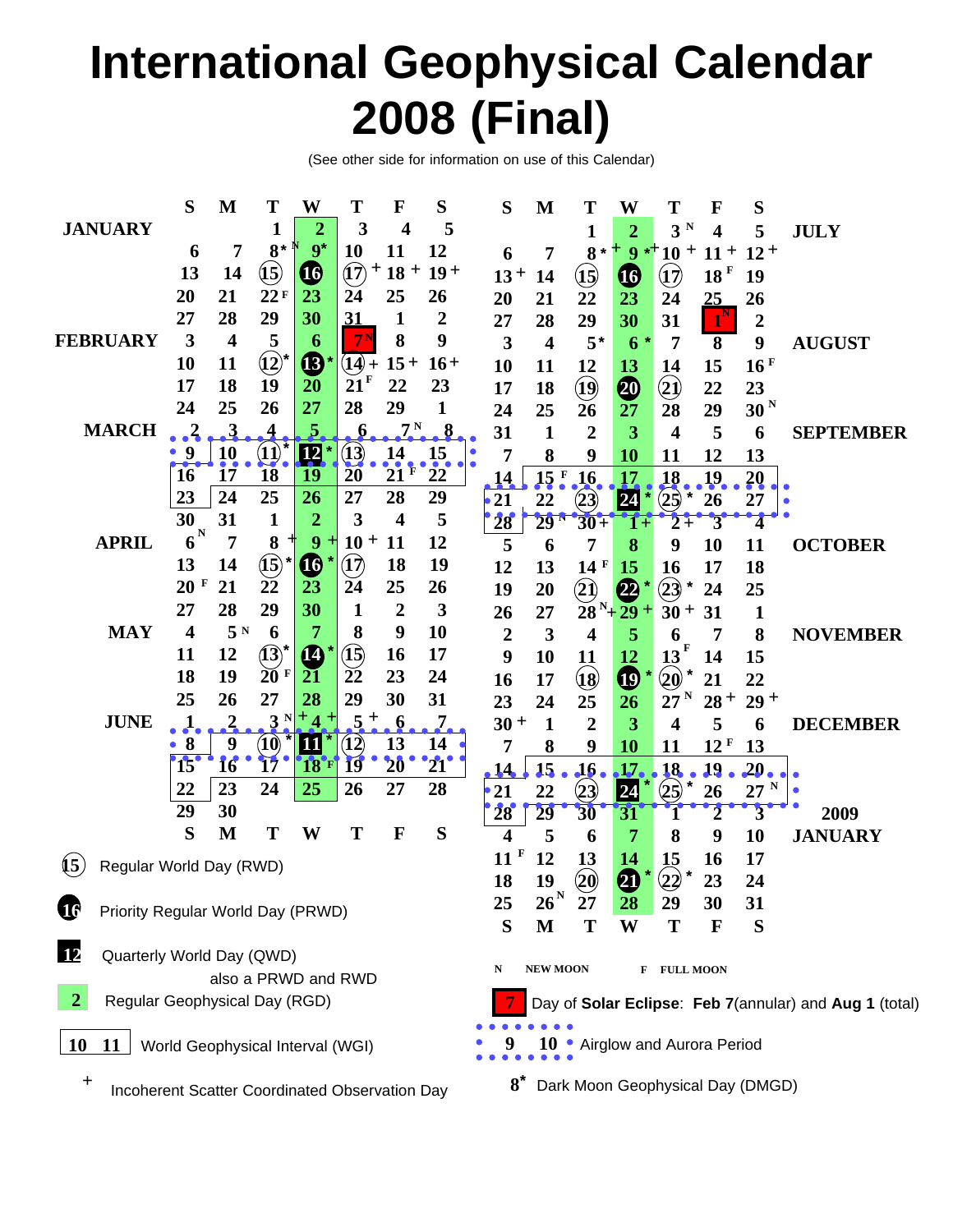### **NOTES on other dates and programs of interest:**

1. Days with **significant meteor shower** activity (based on UT in year 2008) — regular meteor showers: Jan 1-6; Apr 16-25; Apr 19-May 28; May 22-Jul 2; May 20-Jul 5; Jun 5-Jul 17; Jul 8-Aug 19; Jul 17-Aug 24; Sep 26-Oct 3; Oct 2-Nov 7; Oct 31-Nov 23; Nov 27-Dec 18; Dec 17-26. These can be studied for their own geophysical effects or may be "geophysical noise" to other experiments. See calendar webpage for details.

- 2. **GAW (Global Atmosphere Watch)** -- early warning system for changes in greenhouse gases, ozone layer, and long range transport of pollutants -- http://www.wmo.ch/web/arep/gaw/gaw\_home.html. (See Explanations.)
- 3. **CAWSES (Climate and Weather of the Sun-Earth System) --** SCOSTEP Program 2004-2008. Theme areas: Solar Influence on Climate; Space Weather: Science and Applications; Atmospheric Coupling Processes; Space Climatology; and Capacity Building and Education. http://www.bu.edu/cawses (See Explanations.) (S. Avery –susan.avery@colorado.edu)
- 4. **IHY (International Heliophysical Year) 2007** International effort to advance our understanding of the fundamental heliophysical processes that govern the Sun, Earth, and Heliosphere — http://ihy2007.org/. See also the IPY (International Polar Year) — http://www.ipy.org/;\ IYPE (International Year of the Planet Earth) — http://www.yearofplanetearth.org/, and eGY (Electronic Geophysical Year 2007-2008) — http://www.egy.org/ — all celebrating the 50<sup>th</sup> Anniversary of the IGY (International Geophysical Year 1957-58) http://www.nas.edu/history/igy/.
- 5. **+ Incoherent Scatter Coordinated Observations Days** (see Explanations) starting at 1300 UT on the first day of the intervals indicated, and ending at 1600 UT on the last day of the intervals: Jan 17-19 IPY Bi-weekly with other ISRs; Dynamics driven by sudden stratospheric Warmings; Feb 14-16 – same as January; Apr 8-10 QP TIDs, Synoptic; Jun 3-5 QP TIDs, Synoptic; Jul 8-14 TEC mapping; Sep 30-Oct 2 Synoptic; Oct 28-30 QP TIDs, Synoptic; Nov 28-30 Synoptic.

#### See **http://people.ece.cornell.edu/wes/URSI\_ISWG/2008WDschedule.htm**.

where **Synoptic** = Wide coverage of the F-region, with topside or E-region also (W. Swartz -- wes@ece.cornell.edu);  **Stratospheric Warmings** = Dynamics of lower thermosphere during stratospheric warming (L. Goncharenko -- lpg@haystack.mit.edu);

 **TEC Mapping** = ISR/GPS Electron Density Variations Shun-Rong Zhang -- shunrong@haystack.mit.edu)  **QP TIDs** = Quasi-Periodic Traveling Ionospheric Disturbances-extended lat coverage (T. Tsugawa -- tsugawa@stelab.nagoya-u.ac.jp)

 **AO** = Arecibo Obs (**http://www.naic.edu/aisr/olmon2/omframedoc.html**) Incoherent Scatter Radar (ISR); **JRO** = Jicamarca Radio Obs (**http://jro.igp.gob.pe/english/radar/operation/real-time\_en.php**);

**IPY** = **IPY-long observations with the EISCAT Svalbard ISR** (Tony.van.Eyken@eiscat.se -- https://e7.eiscat.se/groups/IPY)

**FINAL EDITION, January 2008**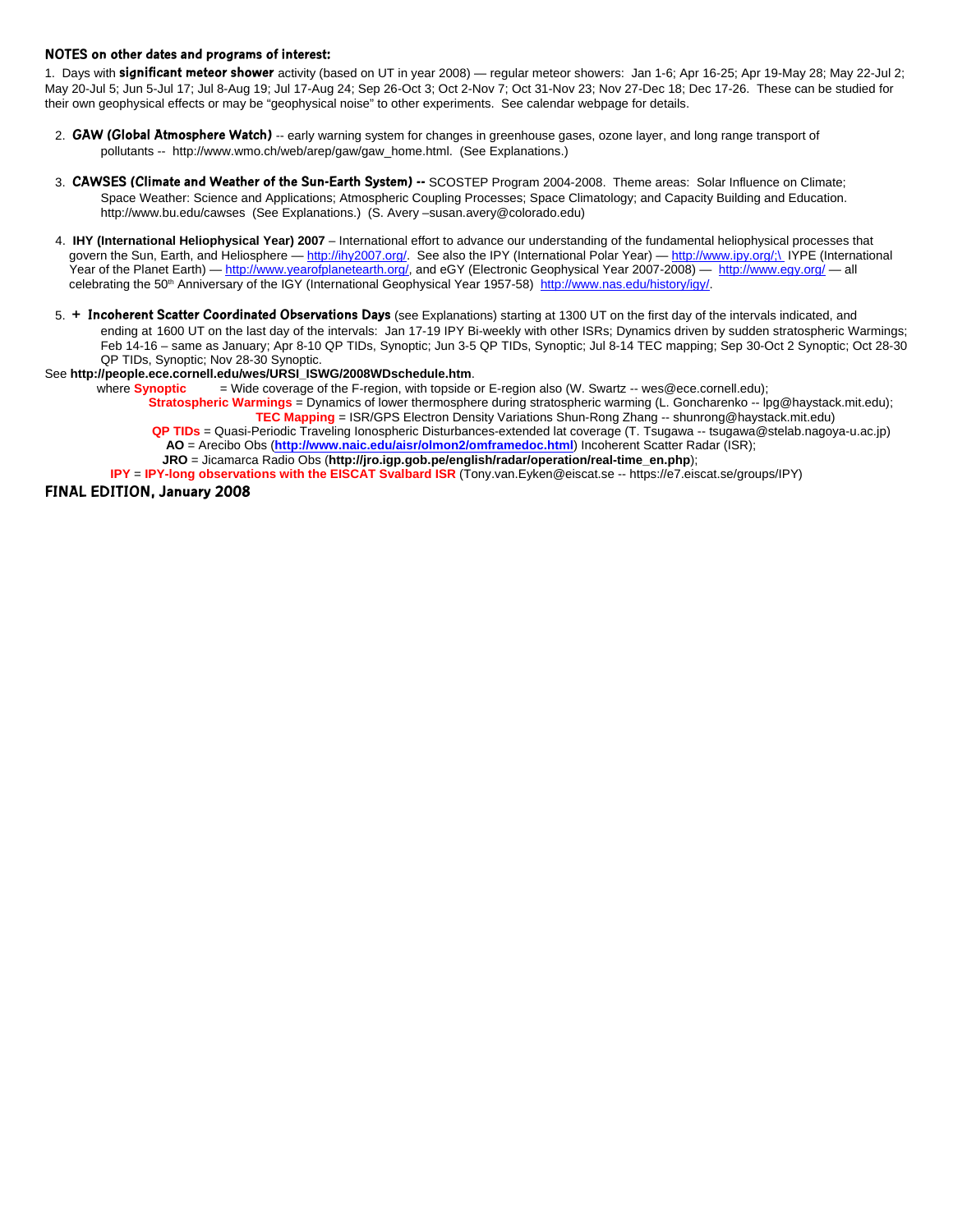## **EXPLANATIONS**

 This Calendar continues the series begun for the IGY years 1957- 58, and is issued annually to recommend dates for solar and geophysical observations which cannot be carried out continuously. Thus, the amount of observational data in existence tends to be larger on Calendar days. The recommendations on data reduction and especially the flow of data to **World Data Centers (WDCs)** in many instances emphasize Calendar days. The Calendar is prepared by the **International Space Environment Service (ISES)** with the advice of spokesmen for the various scientific disciplines.

### The **Solar Eclipses** are:

**a.) 27 February 2008 (annular) eclipse,** up to 2 m 12s, visible only over Antarctica (the part south of South America). Partial phases include eastern Australia and New Zealand.

**b.) 1 August 2008 (total) eclipse** beginning in northern Canadian islands, over Greenland, descending through Russia's Siberia (max totality 4 m 29 s, with totality in Novosibirsk of 3 m), and then west Mongolia and China (near Xian). Partial phases visible through much of Europe (NE of southern France and mid-Italy) and most of Asia (except Japan and south Malaysia and Indonesia). (Information provided by Jay M. Pasachoff, IAU Working Group on Eclipses, based on maps by Fred Espenak, NASA's Goddard Space Flight Center and from Peterson Field Guide to the Stars and Planets (Pasachoff input). See http://www.eclipses.info.)

 **Meteor Showers** (selected by P. Jenniskens, SETI Institute, Mountain View, CA, pjenniskens@mail.arc.nasa.gov) include important visual showers and also unusual showers observable mainly by radio and radar techniques. Summary dates are given in Note 1 under the Calendar. For more details, see the extended text at http://www.ngdc.noaa.gov/stp/SOLAR/IGCwebpage3.html.

### **Definitions:**

Time = Universal Time **(UT)**;

| Regular Geophysical Days ( $RGD$ ) = each Wednesday;    |                             |
|---------------------------------------------------------|-----------------------------|
| Regular World Days $(RWD)$ = Tuesday, Wednesday and     |                             |
|                                                         | Thursday near the middle of |
|                                                         | the month (see calendar);   |
| Priority Regular World Days (PRWD) = the Wednesday RWD; |                             |
|                                                         |                             |

- Quarterly World Days **(QWD)** = **PRWD** in the **WGI;** World Geophysical Intervals **(WGI)** = 14 consecutive days each
	- season (see calendar);
		- **ALERTS** = occurrence of unusual solar or geophysical conditions, broadcast once daily soon after 0400 UT;

**STRATWARM** = stratospheric warmings;

 Retrospective World Intervals **(RWI)** = MONSEE study intervals For more detailed explanations of the definitions, please visit http://www.ngdc.noaa.gov/stp/SOLAR/IGCwebpage3.html or con-

tact H. Coffey (address below):

**Priority recommended programs for measurements not made continuously** (in addition to unusual **ALERT** periods): **Aurora and Airglow** — Observation periods are New Moon periods, especially the 7 day intervals on the calendar;

**Atmospheric Electricity** — Observation periods are the **RGD** each Wednesday, beginning on 2 January 2008 at 0000 UT, 9 January at 0600 UT, 16 January at 1200 UT, 23 January at 1800 UT, etc. Minimum program is **PRWDs**.

**Geomagnetic Phenomena** — At the minimum, need observation periods and data reduction on **RWDs** and during **MAGSTORM Alerts.**

I**onospheric Phenomena** — Quarter-hourly ionograms; more frequently on **RWDs,** particularly at high latitude sites; f-plots on **RWDs;** hourly ionogram scaled parameters to **WDCs** on **QWDs**; continuous observations for solar eclipse in the eclipse zone. See **Airglow and Aurora.**

**Incoherent Scatter —** Observations on Incoherent Scatter Coordinated Days; also intensive series on **WGIs** or **Airglow and Aurora**

periods. **Special programs:** Dr. Wes Swartz, School of Electr. & Computer Eng., Cornell University, Ithaca, NY 14853 USA; tel.

607-255-7120; Fax 607-255-6236; e-mail wes@ece.cornell.edu. URSI Working Group G.5. See

http://people.ece.cornell.edu/wes/URSI\_ISWG/2008WDschedule.htm. **Ionospheric Drifts** — During weeks with **RWDs.**

**Traveling Ionosphere Disturbances** — special periods, probably **PRWD** or **RWDs**.

**Ionospheric Absorption** — Half-hourly on **RWDs**; continuous on solar eclipse days for stations in eclipse zone and conjugate area. Daily measurements during Absorption Winter Anomaly at temperate latitude stations (Oct-Mar Northern Hemisphere; Apr-Sep Southern Hemisphere).

**Backscatter and Forward Scatter** — **RWDs** at least.

**Mesospheric D region electron densities** — **RGD** around noon.

**ELF Noise Measurements of earth-ionosphere cavity resonances — WGIs.**

**All Programs** — Appropriate intensive observations during unusual meteor activity.

**Meteorology** — Especially on **RGDs**. On **WGIs** and **STRAT-WARM** Alert Intervals, please monitor on Mondays and Fridays as well as Wednesdays.

**GAW (Global Atmosphere Watch)** -- WMO program to integrate monitoring of atmospheric composition. Early warning system of changes in atmospheric concentrations of greenhouse gases, ozone, and pollutants (acid rain and dust particles). WMO, 41 av-

enue Giuseppe-Motta, P.O. Box 2300, 1211 Geneva 2, Switzerland.

**Solar Phenomena** — Solar eclipse days, **RWDs,** and during **PROTON/FLARE ALERTS.**

### **CAWSES (Climate and Weather of the Sun-Earth System)**

-- SCOSTEP Program 2004-2008. Focus on fully utilizing past, present, and future data; and improving space weather forecasting, the design of space- and Earth-based technological systems, and understanding the solar-terrestrial influences on Global Change. Contact is Susan Avery (susan.avery@colorado.edu), Chair of CAWSES Science Steering Group. Program "theme" areas: Solar Influence on Climate; Space Weather: Science and Applications; Atmospheric Coupling Processes; Space Climatology; and Capacity Building and Education. See http://www.bu.edu/cawses/ .

**IHY (International Heliophysical Year) 2007-2009** – International effort to advance our understanding of the fundamental heliophysical processes that govern the Sun, Earth, and Heliosphere — http://ihy2007.org/. See also the **IPY (International** Polar Year) — http://www.ipy.org/; **IYPE** (International Year of **the Planet Earth)** — http://www.yearofplanetearth.org/, and **eGY (Electronic Geophysical Year 2007-2008)** — http:// www.egy.org/  $-$  all celebrating 50<sup>th</sup> Anniversary of the IGY (International Geophysical Year 1957-58) http://www.nas.edu/history/igy/.

**Space Research, Interplanetary Phenomena, Cosmic Rays, Aeronomy — QWDs, RWD, Airglow and Aurora** periods.